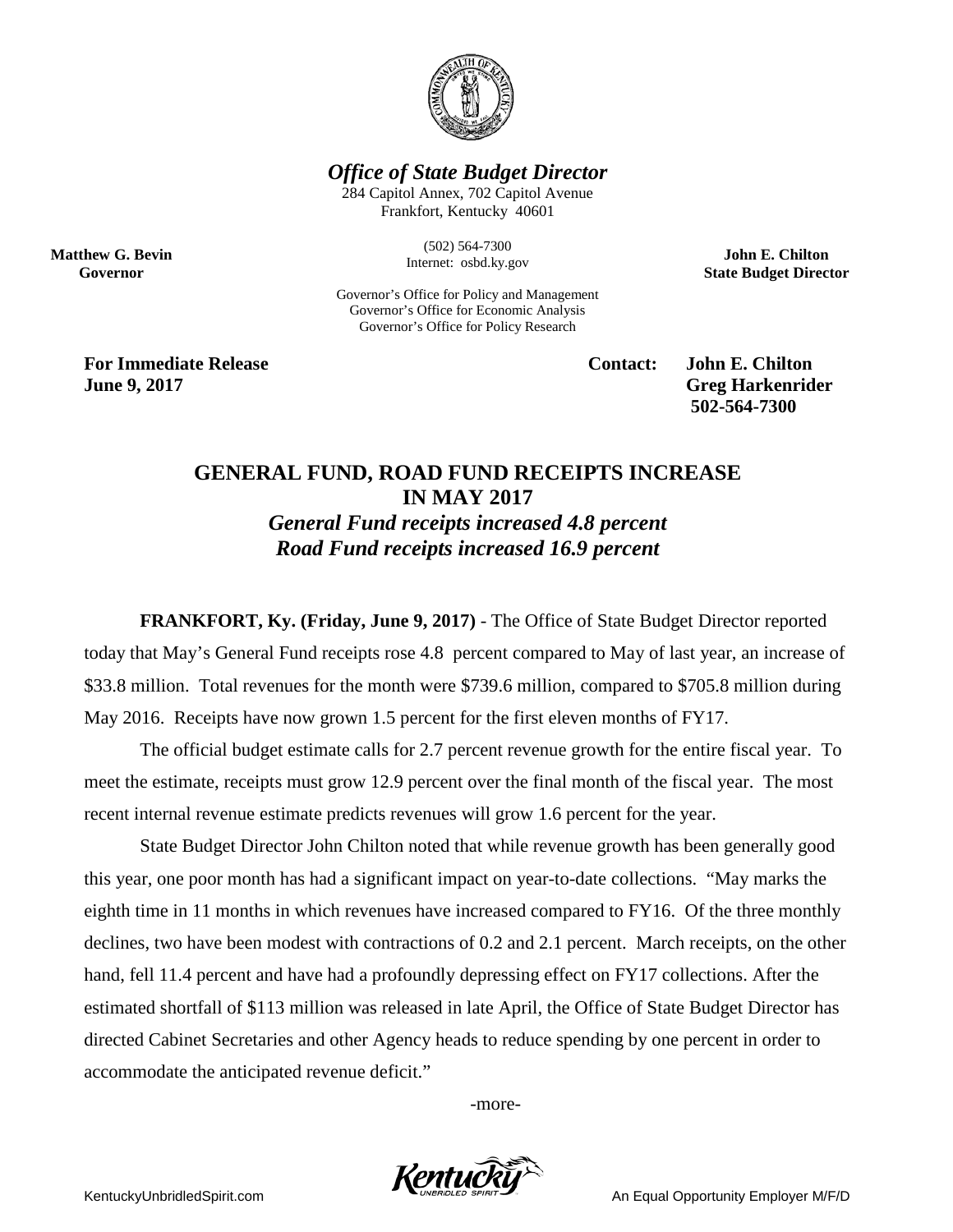Among the major accounts:

- Sales and use tax receipts increased 0.9 percent for the month and have grown only 0.7 percent year-to-date.
- Corporation income tax receipts fell \$13.4 million in May and have declined 9.4 percent for the year. The corporate income tax grew 19.7 percent in the first half of FY17 before falling abruptly, most notably in March 2017.
- Individual income tax collections grew 5.6 percent in May due primarily to withholding and balances on net returns. Receipts have now grown 2.8 percent though the first eleven months of FY17.
- Property tax collections increased 32.9 percent in May and have grown 4.2 percent year-todate.
- Cigarette tax receipts declined 2.2 percent in May and have fallen 2.1 percent year-to-date.
- Coal severance tax receipts grew 4.1 percent in May. Collections have declined 18.2 percent through the first eleven months of the fiscal year.

Road Fund receipts rose 16.9 percent in May 2017 with collections of \$138.7 million. This marks the second highest monthly collection total; however, collections were bolstered by timing issues in the motor vehicle usage tax receipts. Year-to-date Road Fund collections have grown 2.5 percent. The official Road Fund revenue estimate calls for a 1.7 percent decrease in revenues for the fiscal year. Based on year-to-date tax collections, revenues can decline 43.8 percent in June to meet the estimate. The most recent internal revenue estimate predicted revenues will increase 1.2 percent for the year. Among the accounts, motor fuels fell 0.4 percent and have grown 1.3 percent for the year. Motor vehicle usage revenue grew 48.9 percent, and license and privilege receipts grew 14.0 percent.

-30-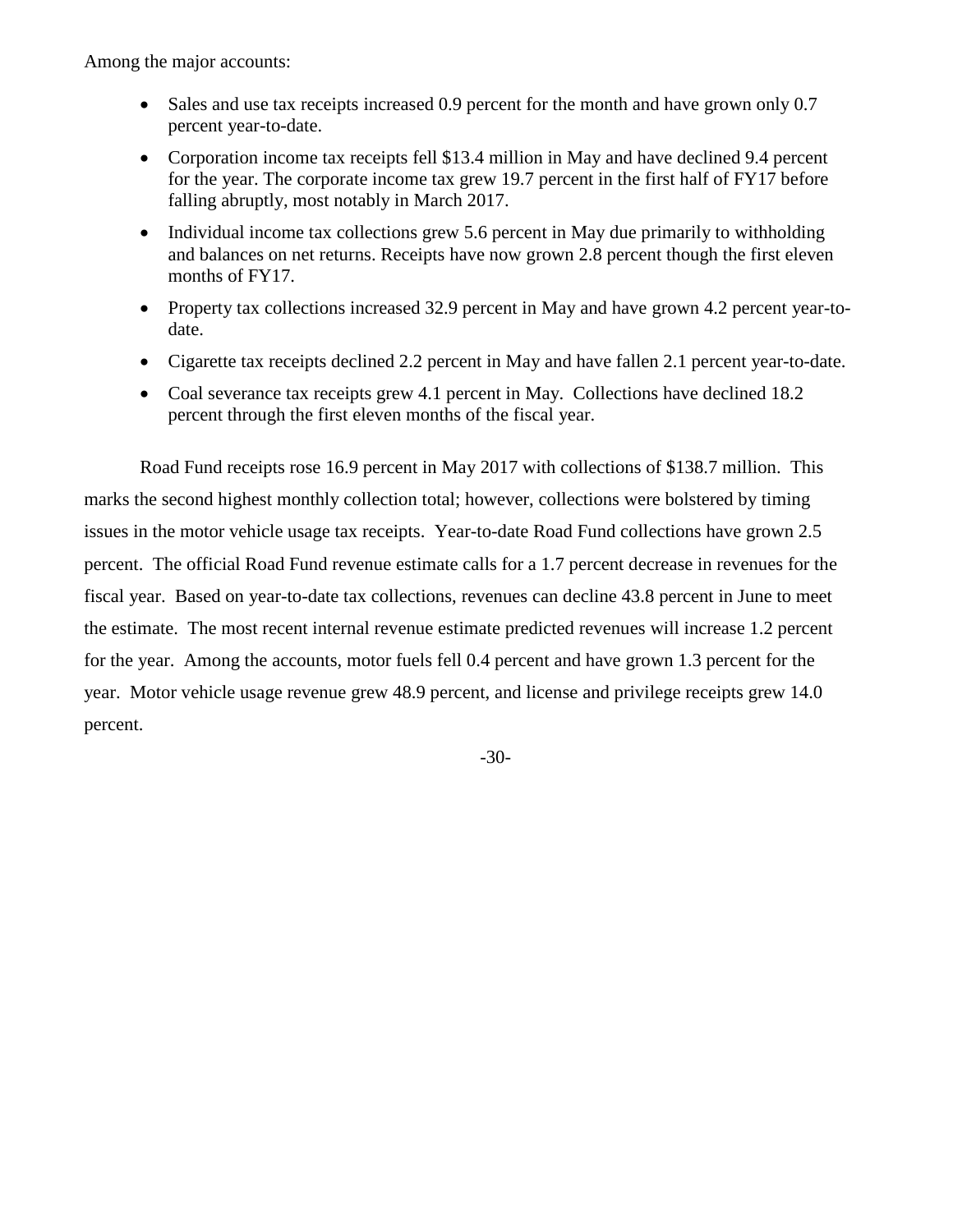## KENTUCKY STATE GOVERNMENT REVENUE 1. GENERAL FUND REVENUE

|                                                          | MAY                            | <b>MAY</b>                     |                |                                    | <b>JULY THROUGH MAY</b>            |                |
|----------------------------------------------------------|--------------------------------|--------------------------------|----------------|------------------------------------|------------------------------------|----------------|
|                                                          | 2017                           | 2016                           | % Change       | FY 2017                            | FY 2016                            | % Change       |
|                                                          |                                |                                |                |                                    |                                    |                |
| <b>TOTAL GENERAL FUND</b><br>Tax Receipts                | \$739,572,330<br>\$717,059,126 | \$705,781,148<br>\$682,222,750 | 4.8%<br>5.1%   | \$9,439,413,471<br>\$9,145,109,225 | \$9,296,847,926<br>\$9,004,509,133 | 1.5%<br>1.6%   |
| Sales and Gross Receipts                                 | \$355,041,318                  | \$352,102,349                  | $0.8\%$        | \$3,729,517,623                    | \$3,706,554,320                    | 0.6%           |
| <b>Beer Consumption</b>                                  | 482,576                        | 490,543                        | $-1.6%$        | 5,627,137                          | 5,852,797                          | $-3.9%$        |
| <b>Beer Wholesale</b>                                    | 4,469,841                      | 5,005,473                      | $-10.7%$       | 53,738,268                         | 55,499,454                         | $-3.2%$        |
| Cigarette                                                | 19,073,919                     | 19,504,033                     | $-2.2%$        | 200,479,373                        | 204,869,512                        | $-2.1%$        |
| <b>Distilled Spirits Case Sales</b>                      | 11,803                         | 12,678                         | $-6.9%$        | 140,265                            | 124,855                            | 12.3%          |
| <b>Distilled Spirits Consumption</b>                     | 1,101,778                      | 1,182,176                      | $-6.8%$        | 12,989,667                         | 11,742,117                         | 10.6%          |
| <b>Distilled Spirits Wholesale</b>                       | 3,436,353                      | 3,692,009                      | $-6.9%$        | 40,094,969                         | 35,557,600                         | 12.8%          |
| Insurance Premium                                        | 29,781,874                     | 28,124,083                     | 5.9%           | 130,010,260                        | 125,902,535                        | 3.3%           |
| Pari-Mutuel                                              | 846,452                        | 703,788                        | 20.3%          | 6,052,911                          | 4,271,906                          | 41.7%          |
| Race Track Admission                                     | 0                              | 4,509                          | $-100.0\%$     | 141,991                            | 195,389                            | $-27.3%$       |
| Sales and Use                                            | 286,867,260                    | 284,242,930                    | 0.9%           | 3,188,643,029                      | 3, 165, 794, 582                   | 0.7%           |
| Wine Consumption                                         | 248,137                        | 259,301                        | $-4.3%$        | 2,818,737                          | 2,864,121                          | $-1.6%$        |
| Wine Wholesale                                           | 1,423,956                      | 1,474,113                      | $-3.4%$        | 16,797,540                         | 15, 185, 355                       | 10.6%          |
| <b>Telecommunications Tax</b>                            | 5,497,348                      | 5,699,615                      | $-3.5%$        | 52,373,556                         | 59,234,356                         | $-11.6%$       |
| <b>Other Tobacco Products</b>                            | 1,800,020                      | 1,707,172                      | 5.4%           | 19,603,879                         | 19,451,633                         | 0.8%           |
| Floor Stock Tax                                          | 0                              | (75)                           | $---$          | 6,040                              | 8,108                              | $-25.5%$       |
| License and Privilege                                    | \$1,369,553                    | \$402,590                      | 240.2%         | \$107,214,712                      | \$110,148,666                      | $-2.7%$        |
| Alc. Bev. License Suspension                             | 18,550                         | 45.024                         | -58.8%         | 327,603                            | 447.975                            | -26.9%         |
| <b>Corporation License</b>                               | 871                            | (50, 381)                      | ---            | 7,143                              | 83,408                             | $-91.4%$       |
| Corporation Organization                                 | 0                              | 0                              | ---            | 971,452                            | 101,145                            | 860.5%         |
| Occupational Licenses                                    | 48,198                         | 37,996                         | 26.9%          | 184,871                            | 228,926                            | $-19.2%$       |
| Race Track License                                       | $\mathbf{0}$                   | 8,225                          | $-100.0\%$     | 239,096                            | 284,375                            | $-15.9%$       |
| <b>Bank Franchise Tax</b>                                | 1,250,366                      | 280.610                        | 345.6%         | 104,847,494                        | 108,380,107                        | $-3.3%$        |
| <b>Driver License Fees</b>                               | 51,568                         | 81,116                         | $-36.4%$       | 637,053                            | 622,730                            | 2.3%           |
|                                                          |                                |                                |                |                                    |                                    |                |
| <b>Natural Resources</b>                                 | \$10,037,196                   | \$9,343,861                    | 7.4%           | \$119,670,088                      | \$139,974,887                      | $-14.5%$       |
| <b>Coal Severance</b>                                    | 7,689,472                      | 7,389,427                      | 4.1%           | 92,770,070                         | 113,361,279                        | $-18.2%$       |
| Oil Production                                           | 435,160                        | 353,894                        | 23.0%          | 4,703,527                          | 4,355,181                          | 8.0%           |
| <b>Minerals Severance</b>                                | 1,220,167                      | 1,250,696                      | $-2.4%$        | 15,458,532                         | 16,058,853                         | $-3.7%$        |
| <b>Natural Gas Severance</b>                             | 692,396                        | 349,845                        | 97.9%          | 6,737,959                          | 6,199,573                          | 8.7%           |
| Income                                                   | \$315,424,567                  | \$291,961,982                  | 8.0%           | \$4,541,463,328                    | \$4,418,126,689                    | 2.8%           |
| Corporation                                              | (11, 678, 827)                 | 1,692,526                      | $---$          | 330,670,172                        | 364,912,713                        | -9.4%          |
| Individual                                               | 300,278,259                    | 284,317,339                    | 5.6%           | 4,001,785,092                      | 3,891,335,536                      | 2.8%           |
| <b>Limited Liability Entity</b>                          | 26,825,135                     | 5,952,117                      | 350.7%         | 209,008,064                        | 161,878,440                        | 29.1%          |
|                                                          |                                |                                |                |                                    |                                    |                |
| Property                                                 | \$28,828,712                   | \$21,689,493                   | 32.9%          | \$584,227,692                      | \$560,706,996                      | 4.2%           |
| <b>Building &amp; Loan Association</b>                   | 520.141                        | 573,341                        | $-9.3%$        | 535,513                            | 561,460                            | $-4.6%$        |
| General - Real                                           | 2,453,122                      | 2,720,645                      | $-9.8%$        | 273,650,393                        | 268,044,903                        | 2.1%           |
| General - Tangible                                       | 19,411,741                     | 14,662,963                     | 32.4%          | 232,882,003                        | 226,857,610                        | 2.7%           |
| <b>Omitted &amp; Delinguent</b><br><b>Public Service</b> | 2,831,420<br>3,612,289         | 2,826,266<br>909,653           | 0.2%<br>297.1% | 13.441.004<br>62,045,811           | 9,743,707<br>53,902,466            | 37.9%<br>15.1% |
| Other                                                    | 0                              | (3, 374)                       | ---            | 1,672,968                          | 1,596,850                          | 4.8%           |
|                                                          |                                |                                |                |                                    |                                    |                |
| Inheritance Tax                                          | \$4,439,372                    | \$4,604,040                    | $-3.6%$        | \$40,294,835                       | \$46,425,696                       | $-13.2%$       |
|                                                          |                                |                                |                |                                    |                                    |                |
| Miscellaneous                                            | 1,918,409                      | 2,118,435                      | $-9.4%$        | 22,720,948                         | 22,571,880                         | 0.7%           |
| Legal Process                                            | 1,078,253                      | 1,269,879                      | $-15.1%$       | 12,108,354                         | 13,262,621                         | $-8.7\%$       |
| T. V. A. In Lieu Payments                                | 830,072                        | 848,556                        | $-2.2%$        | 10,520,104                         | 9,271,255                          | 13.5%          |
| Other                                                    | 10,084                         | 0                              | ---            | 92,490                             | 38,005                             | 143.4%         |
| <b>Nontax Receipts</b>                                   | \$22,303,574                   | \$23,322,592                   | $-4.4%$        | \$286,372,231                      | \$287,009,072                      | $-0.2%$        |
| <b>Departmental Fees</b>                                 | 2,103,221                      | 2,056,681                      | 2.3%           | 18.243.929                         | 18,788,240                         | $-2.9%$        |
| <b>PSC Assessment Fee</b>                                | 0                              | 110                            | $-100.0\%$     | 13,032,139                         | 10,869,373                         | 19.9%          |
| Fines & Forfeitures                                      | 1,464,759                      | 1,802,823                      | $-18.8%$       | 17,834,840                         | 19,559,804                         | $-8.8%$        |
| Income on Investments                                    | (436, 016)                     | (33, 628)                      | ---            | (1,787,781)                        | (744, 325)                         |                |
| Lottery                                                  | 20,500,000                     | 20,000,000                     | 2.5%           | 216,627,129                        | 209,278,429                        | 3.5%           |
| Sale of NO <sub>x</sub> Credits                          | 0                              | 0                              | ---            |                                    | 0                                  |                |
| Miscellaneous                                            | (1,328,391)                    | (503, 394)                     | ---            | 22,421,975                         | 29,257,551                         | $-23.4%$       |
| <b>Redeposit of State Funds</b>                          | \$209,630                      | \$235,806                      | $-11.1%$       | \$7,932,015                        | \$5,329,721                        | 48.8%          |
|                                                          |                                |                                |                |                                    |                                    |                |